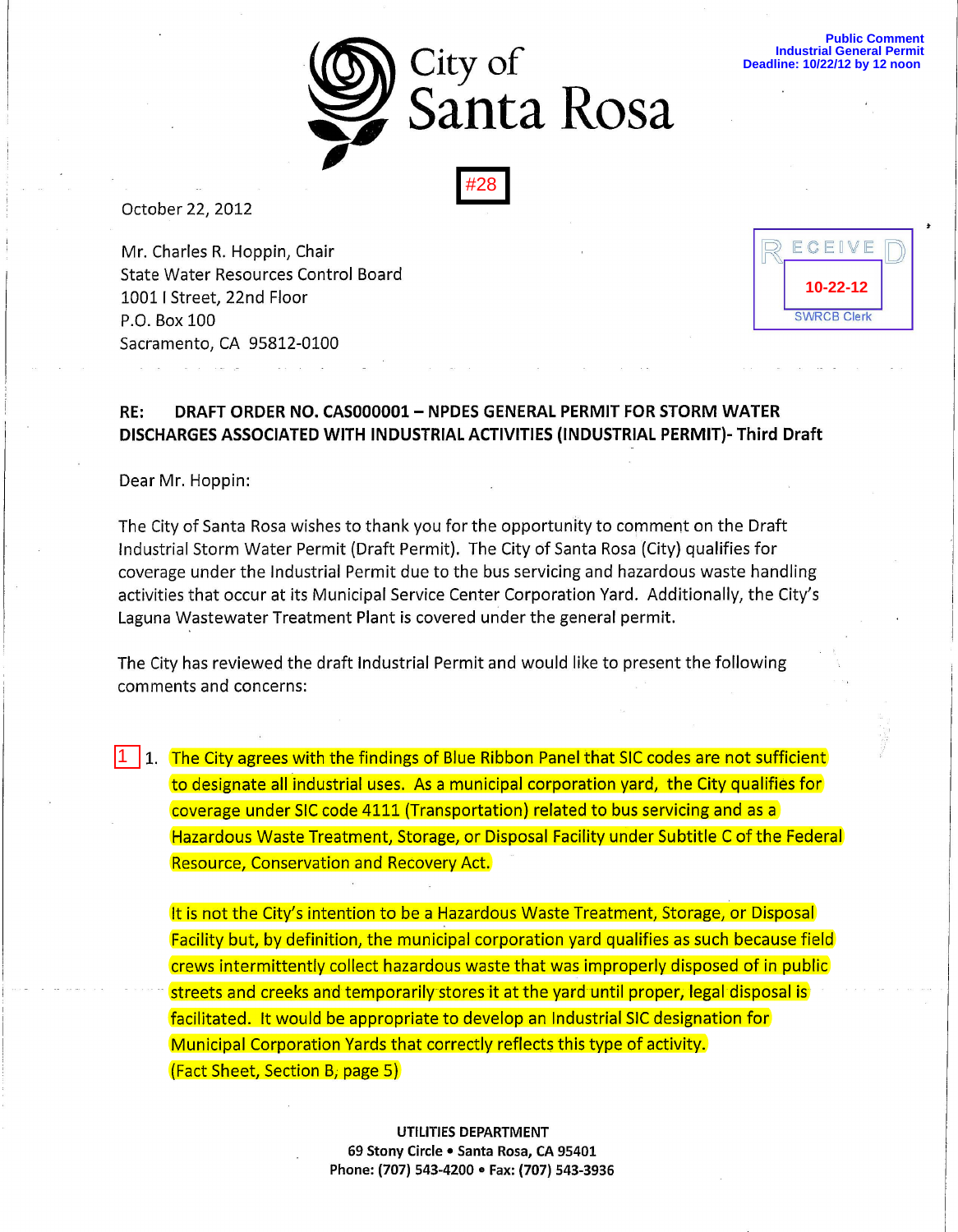$2\,$   $\,$   $\,$  2.  $\,$  The City is concerned with the level of specificity regarding the QISP roles and tasks, without any information being provided regarding the content of the training. The type of activities carried out on industrial sites covered by this Order vary Widely and providing a single training that will be useful for all of them will be very difficult. It is understood that the intent is to have qualified people oversee and implement the activities on industrial sites. This would be more appropriately achieved by using the field audits/inspection done by the Regional Boards to identify specific areas of deficiency at particular sites. This would allow limited resources to be focused where -they are needed most and remove the potentially costly and time intensive blanket training requirement. Specific training may be required when the need is identified during inspections.

Additionally, the categorical exemption from training for licensed professionals may also be inappropriate as the licensure process does not necessarily equip them to implement measures on a particular industrial site. Most often the person most qualified to implement this Order is the field staff who are most intimately involved with the operations that take place on the site. {Order-Section IX, page 23-24}

4 3. The Annual Report reporting period is proposed as July 1-June 30. The monitoring period is proposed as January  $1$  – December 31. The City requests that the monitoring quarters begin at the start of the reporting year (July 1) as opposed to the calendar year as currently written. It will cause confusion if the first quarter of the reporting year refers to the 3<sup>rd</sup> quarter of the sampling and inspection year. The reporting year and the monitoring year should reference the same calendar quarters and start on July 1st.

This comment was included in the City's last comment letter and response given was that the Order was attempting to be consistent with the quarter system in the EPA MSGP. However, the MSGP (Section 6.1.7) states that "Monitoring requirements in this permit begin in the first full quarter folloWing either April 1, 2009 or your date of discharge authorization, whichever date comes later." While a table of quarters is provided, this is provided as a list only and no reference is made to which is the first quarter.

For ease of tracking and reporting it is requested that both the reporting period and the monitoring period run from Julyl- June 30. {Order- Findings, page 11, Section XI, page 36, Section XlV, page 53, and Section Xv,

page 56}

3